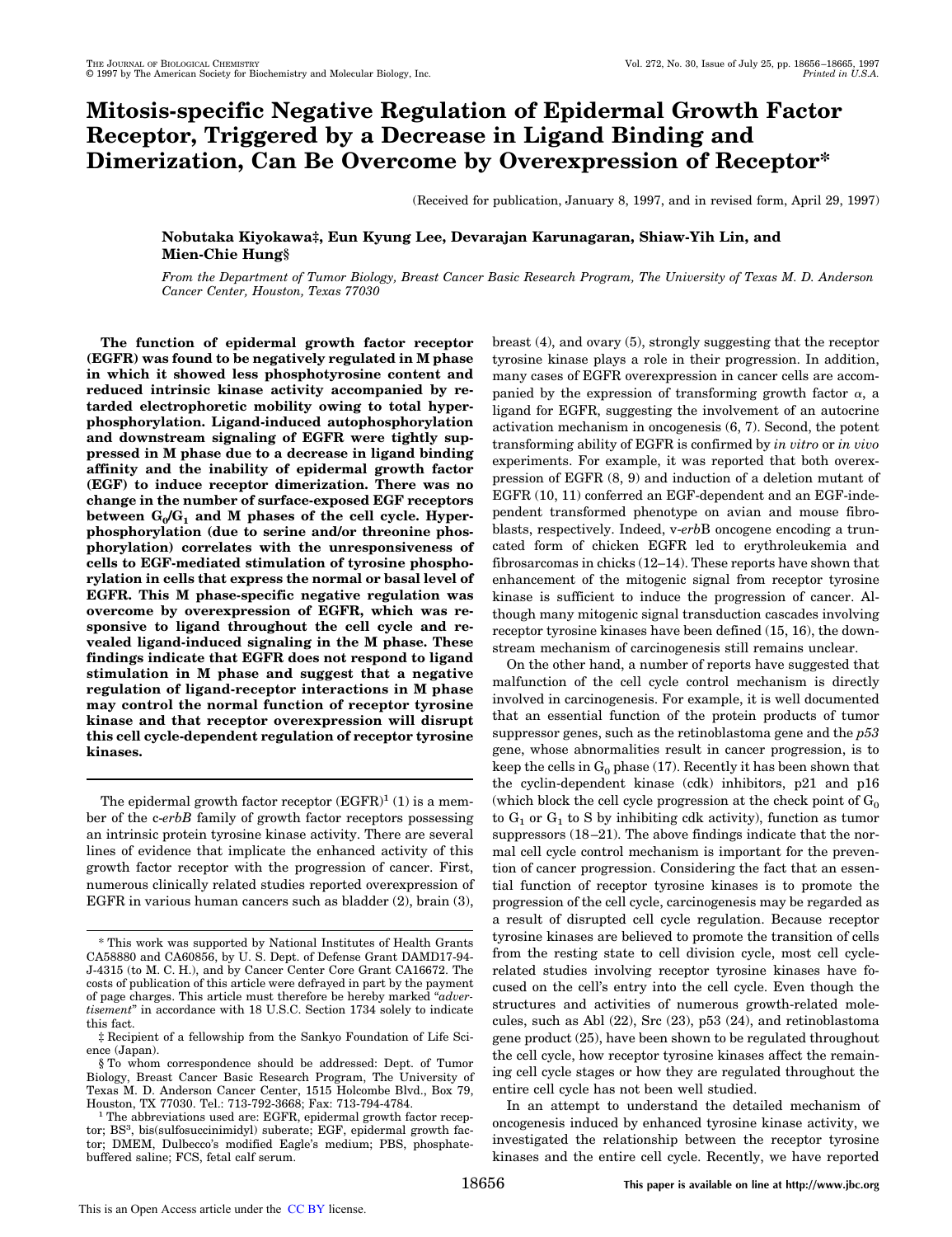that the structure and tyrosine kinase activity of another member of the EGFR family, ErbB-2, a protein product (185 kDa) of the *neu* or c-*erb*B-2/*Her* 2 proto-oncogene (26–28), is regulated in a cell cycle-specific manner, and the disruption of this regulation is suggested to be involved in cellular transformation (29). The next question we asked was about the relationship between the cell cycle-dependent regulation of receptor tyrosine kinases and ligand-induced signaling. Since a direct ligand for ErbB-2 is still unknown, despite the reports of several candidates (30–33), we have investigated the structural and functional changes of another member of this receptor tyrosine kinase family, the EGFR tyrosine kinase, and its relation to ligand stimulation during the cell cycle.

In this report, we describe that in addition to the regulation of intrinsic kinase activity, ligand-induced signaling of EGFR is also tightly suppressed in the M phase at its basal level expression. However, although it showed structural modification in a cell cycle-specific manner, the overexpressed EGFR is still highly responsive to the ligand to induce ligand-mediated signaling in the M phase, suggesting that EGFR overexpression may overcome the M phase-specific negative regulation.

#### MATERIALS AND METHODS

*Cell Culture—*Cell lines, A431, rat-1, MDA-MB-468, Swiss 3T3 (SW3T3), and HBL-100 were obtained from American Type Culture Collection. Her-5 cells (derived from NR-6 cells by stable transfection with the human EGFR expression vector) were provided by Dr. H.-J. Kung (Case Western Reserve University). NR-6 is a Swiss 3T3 variant that lacks EGF receptors (28, 34). Cells were grown in Dulbecco's modified Eagle's medium mixed with F-12 (1:1; Life Technologies, Inc.) supplemented with 10% fetal calf serum (FCS) at 37 °C in a humidified  $5\%$  CO<sub>2</sub> atmosphere.

*Chemicals and Antibodies—*Human recombinant EGF was purchased from Upstate Biotechnology. Aphidicolin, Hoechst 33342, and Protein A-agarose were supplied by Boehringer Mannheim. Nocodazole and thymidine were bought from Sigma. IODO-GEN and BS<sup>3</sup> were from Pierce. Radioactive Na<sup>125</sup>I and [ $\gamma$ <sup>32</sup>P]ATP were obtained from Amersham Corp.. Monoclonal anti-phosphotyrosine antibody PY20 (Transduction Lab.) and monoclonal anti-PLC- $\gamma$  antibody (Upstate Biotechnology) were used for immunoblotting. Monoclonal anti-EGFR antibody RP-13 (Amersham Corp.) and rabbit anti-PLC- $\gamma$  antisera (a gift from Dr. Y. Yarden, The Weizmann Institute of Science) were used for immunoprecipitation. Monoclonal antibody to EGFR (528) was obtained from Neo Markers, CA. Sheep polyclonal anti-EGFR antibody (Upstate Biotechnology) and polyclonal anti-Shc antibody (Transduction Lab.) were used for both immunoprecipitation and immunoblotting. A monoclonal antibody to cdc2 (Santa Cruz, sc-54) and rabbit anti-mouse immunoglobulin G (Amersham Corp.) were also used.

*Cell Synchronization—*Cells were chemically synchronized at each cell cycle stage. To arrest cells in the  $G_0/G_1$  phase, cells  $(50-60\%$ confluent) were serum-starved in DMEM/F12 with 0.5% FCS for 48 h (22). After serum starvation, cells were accumulated at pre-S phase by incubation in DMEM/F12 containing 10% FCS and aphidicolin (5  $\mu$ g/ ml) for 24 h (35). The cells were then washed with medium and placed in DMEM/F12 containing 10% FCS and Hoechst 33342 (1  $\mu$ g/ml) for 24 h to be accumulated in  $G_2$  phase (35). To synchronize cells in M phase, cells were incubated in DMEM/F12 with 10% FCS and nocodazole (0.4  $\mu\text{g/ml})$  for 12–24 h. After nocodazole treatment, about 50–90% cells had a highly rounded mitotic morphology and were collected by mechanical shake-off (23). In the case of A431 cells, because of the difficulty of shaking off,  $2 \times 10^6$  cells were incubated in DMEM/F12 with 10% FCS and nocodazole in 15-cm plates for 12–24 h, a condition in which more than 80% of the cells had a mitotic shape as determined by microscopy, and then were collected by scraping.

*DNA Content Analysis—*For DNA content analysis, trypsinized cells were fixed for 30 min at  $-20$  °C in 70% ethanol, 30% phosphatebuffered saline (PBS) mixture. After staining with PBS containing 50  $\mu$ g/ml propidium iodide and 8  $\mu$ g/ml RNase A, cells were analyzed on an EPICS PROFILE flow cytometer (Coulter) as described (23). The results were analyzed with the MultiCycle computer program (Phoenix Flow System). For some experiments, rat-1 cells were blocked in  $G_1$ phase with 4 mM thymidine in serum-free medium for 16 h, and the block was released by removing the drug (washing) and supplementing the medium with 10% FCS. After 9–12 h, changes in EGFR were followed in cells (collected by a shake-off procedure) by DNA content analysis and/or electrophoresis.

*Immunoblotting and Immunoprecipitation—*After each treatment, cells were solubilized for 30 min on ice in lysis buffer (20 mm  $\mathrm{Na_2PO_4},$ pH 7.4, 150 mM NaCl, 1% Triton X-100, 1% aprotinin, 1 mM phenylmethylsulfonyl fluoride, 10  $\mu$ g/ml leupeptin, 100 mm NaF, and 2 mm Na3VO<sup>4</sup> ), and the total protein concentration was determined using Bio-Rad protein assay kit. Electrophoretically separated proteins were transferred to a nitrocellulose membrane for 1 h at  $3 \text{ mA/cm}^2$  using a semi-dry transblot system (Bio-Rad). After blocking with PBS containing 5% milk, membranes were incubated with primary antibodies for 1 h at room temperature in 3% bovine serum albumin/PBS followed by washing with 0.05% Tween 20 in PBS. After 30 min incubation with an appropriate secondary antibody conjugated with horseradish peroxidase and a subsequent washing with PBS-0.05% Tween 20, immunoblots were developed by the enhanced chemiluminescence reagent (Amersham Corp.) for 1 min and exposed to film (Hyper-film, Amersham Corp.).

For immunoprecipitations, 500  $\mu$ g to 1 mg of cell lysates were incubated with 1  $\mu$ g of antibody and 50  $\mu$ l of 50% protein-A agarose for 1 h. After several washes with 0.05% Tween 20/PBS, immunoprecipitates were separated by electrophoresis and analyzed.

*In Vitro Dephosphorylation of EGFR—*EGFR proteins were immunoprecipitated from 100  $\mu$ g of Her-5 cell lysates arrested in the  $\rm G_{0}/G_{1}$  or M phase as described above. After washing three times with PBS, the immune complexes on agarose beads were incubated in 100  $\mu$ l of 50 mM Tris-HCl, pH 9.2, and 5 mm  ${\rm MgCl}_2$  for 30 min at 30 °C in the absence or presence of 20 units of calf intestinal alkaline phosphatase (New England Biolabs). After washing, the proteins were eluted into gel sample loading buffer and immunoblotted with anti-EGFR polyclonal antibody after electrophoresis.

*Radiolabeling—*The IODO-GEN method (Pierce) was used to radioiodinate the proteins as follows. Human recombinant EGF (5  $\mu$ g) or rabbit anti-mouse immunoglobulin G (50  $\mu$ g) in PBS was mixed in an IODO-GEN-coated  $(\sim1 \mu g/tube$  dissolved in chloroform and air-dried) tube with  $\text{Na}^{125}$ I (1 mCi). Following 10 min at 23 °C, tyrosine was added to a final concentration of 0.1 mg/ml, and the mixture was separated on a column of Excellulose GF-5 (Pierce). The specific activity varied between 2 and  $5 \times 10^5$  cpm/ng.

*Binding and Scatchard Analyses—*Monolayers of cells in 24-well dishes were washed once with binding buffer (DMEM containing 0.1% bovine serum albumin and 20 mM HEPES). For ligand binding analysis, cells were incubated with 5 ng/ml <sup>125</sup>I-EGF in the same buffer, and unlabeled ligand, at different concentrations, was co-incubated with the radiolabeled ligand for 2 h at 4 °C. For Scatchard analysis, cells were incubated with different concentrations of <sup>125</sup>I-EGF for 2 h at 4 °C. The cells were then washed three times with ice-cold binding buffer and lysed in 0.5 ml of 0.1 N NaOH containing 0.1% SDS for 15 min at 37 °C, and the radioactivity was determined by using a  $\gamma$ -counter. Nonspecific binding was determined by the addition of  $1 \mu$ g/ml unlabeled EGF together with labeled EGF under the above incubation conditions. For some experiments, a mouse monoclonal antibody to EGFR or a control antibody was first used to bind the cells at 4 °C for 90 min, washed, and a radiolabeled second antibody against the mouse immunoglobulin G was used in binding.

 $\emph{Chemical Cross-linking Analysis—Cells synchronized in the G$_0$/G$_1$ or }$ M phase were stimulated with or without EGF, collected in PBS by scraping, and then centrifuged. For some experiments cells were incubated with <sup>125</sup>I-EGF (10 ng/ml) at 4 °C for 2 h. After washing with PBS twice, cells were incubated with 1 mM bis(sulfosuccinimidyl) suberate (BS<sup>3</sup>) in PBS for 30 min at 4 °C with rocking. The cells were washed with buffer containing 10 mM Tris-HCl, pH 7.5, and 150 mM NaCl and solubilized with PI/RIPA buffer (36).

*In Vitro Immune Complex Kinase Assay—*EGFR proteins from cell lysates were immunoprecipitated on protein-A agarose beads as described above. After washing four times, once with PBS, twice with 50 mM Tris-HCl, pH 7.5, 0.5 M LiCl, and once with kinase assay buffer (50 mM Tris-HCl, pH 7.5, 10 mM  $MnCl<sub>2</sub>$ ), immunoprecipitates were incubated in 50  $\mu$ l of kinase buffer for 20 min at room temperature with 10  $\mu$ Ci of [ $\gamma$ <sup>-32</sup>P]ATP (specific activity > 3000 Ci/mM, Amersham Corp.) and  $10 \mu$ g of enolase (37) as an exogenous substrate. Reactions were stopped by adding 10  $\mu$ l of 6  $\times$  SDS-polyacrylamide gel sample loading buffer. After separation on a 7% SDS-polyacrylamide gel and drying, the phosphorylated proteins were visualized by autoradiography.

*Phosphoamino Acid Analysis—*After *in vitro* immune complex kinase assay, EGF receptor bands were excised and extracted from the gel followed by hydrolyzation in 6 N constant boiling HCl for 60 min at 110 °C as described previously (38). After drying, hydrolysates were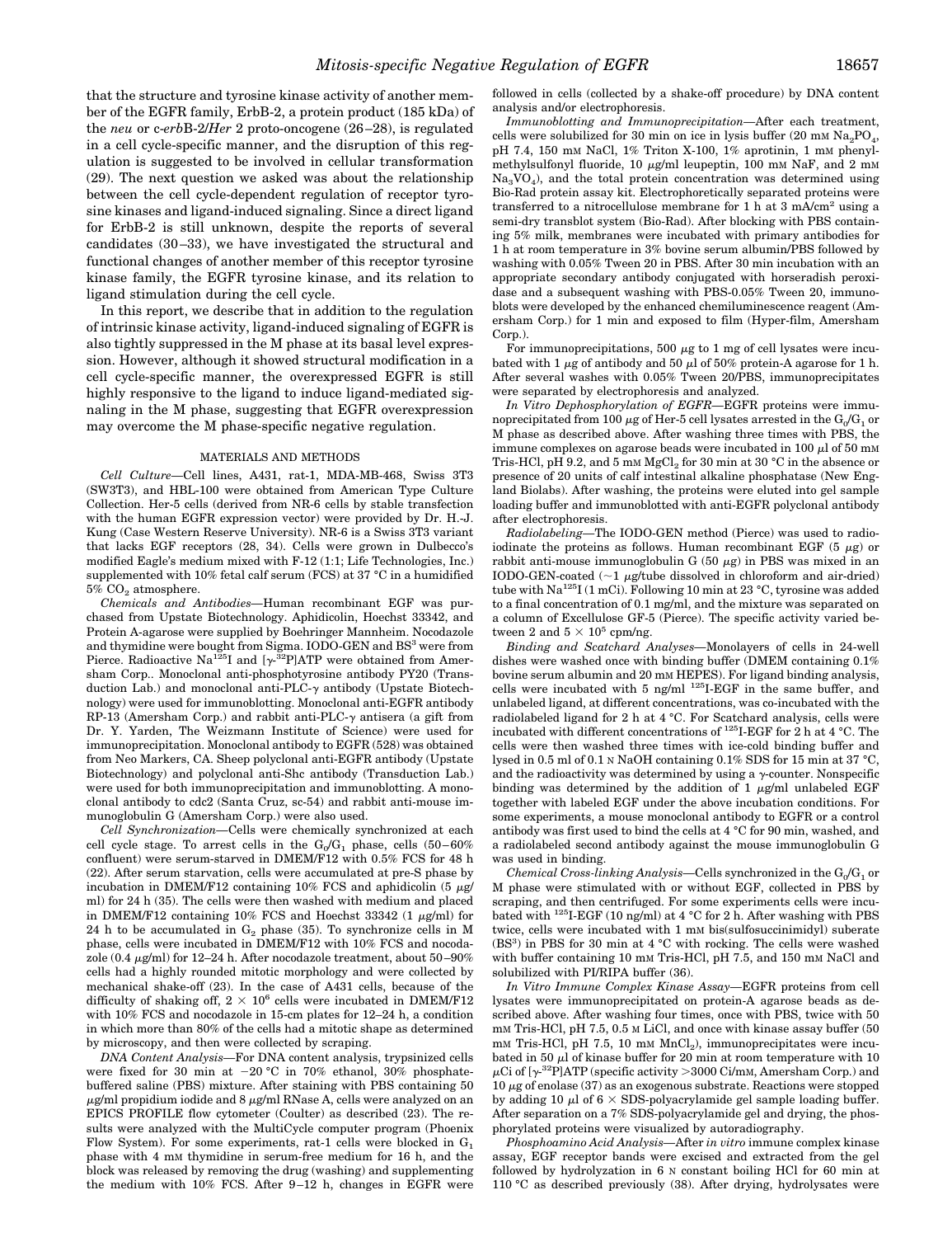

FIG. 1. **DNA content analysis and changes in electrophoretic mobility of EGFR during cell cycle.** *A: upper panel,* DNA content analysis of A431 cells. Cells were treated with the indicated chemicals to synchronize them at each stage of the cell cycle and trypsinized, and the DNA content analysis was done as described under "Materials and Methods." *Lower panel,* changes in electrophoretic mobility of EGFR in A431 cells. The total cell lysates from A431 cells synchronized at different stages of the cell cycle were analyzed, after electrophoresis, by Western blotting with a polyclonal anti-EGFR antibody (*Ab*). *B*, Her-5 cells, synchronized at different stages of the cell cycle, were analyzed for EGFR as described *under lower panel* in *A*. *C*, lysates from rat-1 cells arrested in  $G_0/G_1$  or M phases were analyzed for EGFR as described above. *D*, HBL-100 and MDA-MB-468 cells were arrested in  $\mathrm{G}_{0}/\mathrm{G}_{1}$  or M phases, and their lysates were analyzed for EGFR as described above. The results were confirmed in at least two independent experiments.

separated on thin layer chromatography plates with unlabeled phosphoamino acid standards by two-dimensional electrophoresis and then were exposed to x-ray film. The positions of phosphoamino acids were visualized by ninhydrin staining.

#### RESULTS

*Cell Cycle-dependent Alteration of Structure and Function of EGFR—*Since we have reported the altered electrophoretic mobility of ErbB-2 in a cell cycle-specific manner by means of serine and/or threonine phosphorylation with alteration of its kinase activity (29), we first examined whether the EGFR undergoes similar changes during the cell cycle. A human epidermoid carcinoma cell line, A431, known for its overexpression of EGF receptors ( $\sim$ 2 × 10<sup>6</sup>/cell), was first chemically arrested in different stages of the cell cycle for DNA content analysis. As shown in the *upper panel* of Fig. 1*A*, serum starvation synchronized the cells in  $G_0/G_1$ , aphidicolin treatment accumulated the cells in pre-S phase and Hoechst in  $G_2$ , and nocodazole arrested them in M phase of the cell cycle as expected. When the EGF receptor protein from the A431 cell lysate was visualized by immunoblotting with anti-EGFR antibody, the 170-kDa EGF receptor band showed a retardation of



FIG. 2. **Changes in tyrosine phosphorylation of EGFR and the effect of dephosphorylation on its electrophoretic mobility during cell cycle.** *A*, the same cell lysates from A431 cells and Her-5 cells synchronized at different stages of the cell cycle used in the previous experiment (Fig. 1) were separated on a 6% SDS-polyacrylamide gel and then subjected to immunoblot analysis with a monoclonal antiphosphotyrosine antibody (*Ab*). *B*, the EGFR was immunoprecipitated from Her-5 cells arrested in  $\mathrm{G}_{0}/\mathrm{G}_{1}$  or M phases, after treatment with (+, *lanes 2* and *4*) or without  $(-, \text{lines } 1 \text{ and } 3)$  calf intestinal phosphatase (20 units *CIP*, New England Biolabs) as described under "Materials and Methods." Immune complexes were separated on a 6% SDS-polyacrylamide gel and analyzed by Western blot analysis using a polyclonal anti-EGFR antibody. Two independent experiments were done to ascertain these results.

its electrophoretic mobility notably in M phase (Fig. 1*A*) suggestive of cell cycle-dependent structural alterations in the EGF receptor. Similar results were observed in Her-5, a mouse fibroblast cell line that was made to express the human EGF receptor by integrating a human EGFR expressing vector into NR-6, a subline of SW3T3 (Fig. 1*B*), and in a breast cancer cell line, MDA-MB-468, that overexpresses the EGFR (Fig. 1*D*). To see whether the electrophoretic mobility changes are related to the level of EGFR expression, rat-1 cells, rat fibroblasts expressing a low level of EGFR  $(2.8 \times 10^4 \text{ receptors/cell})$ , were synchronized at  $G_0/G_1$  and M phase. The electrophoretic mobility was retarded again upon nocodazole treatment (Fig. 1*C*), and similar results were obtained in HBL-100 (Fig. 1*D*), a mammary epithelial cell line expressing a basal level of EGFR, indicating that the electrophoretic mobility retardation of the EGF receptor in M phase is independent of its expression level. It is interesting to note that the retardation in electrophoretic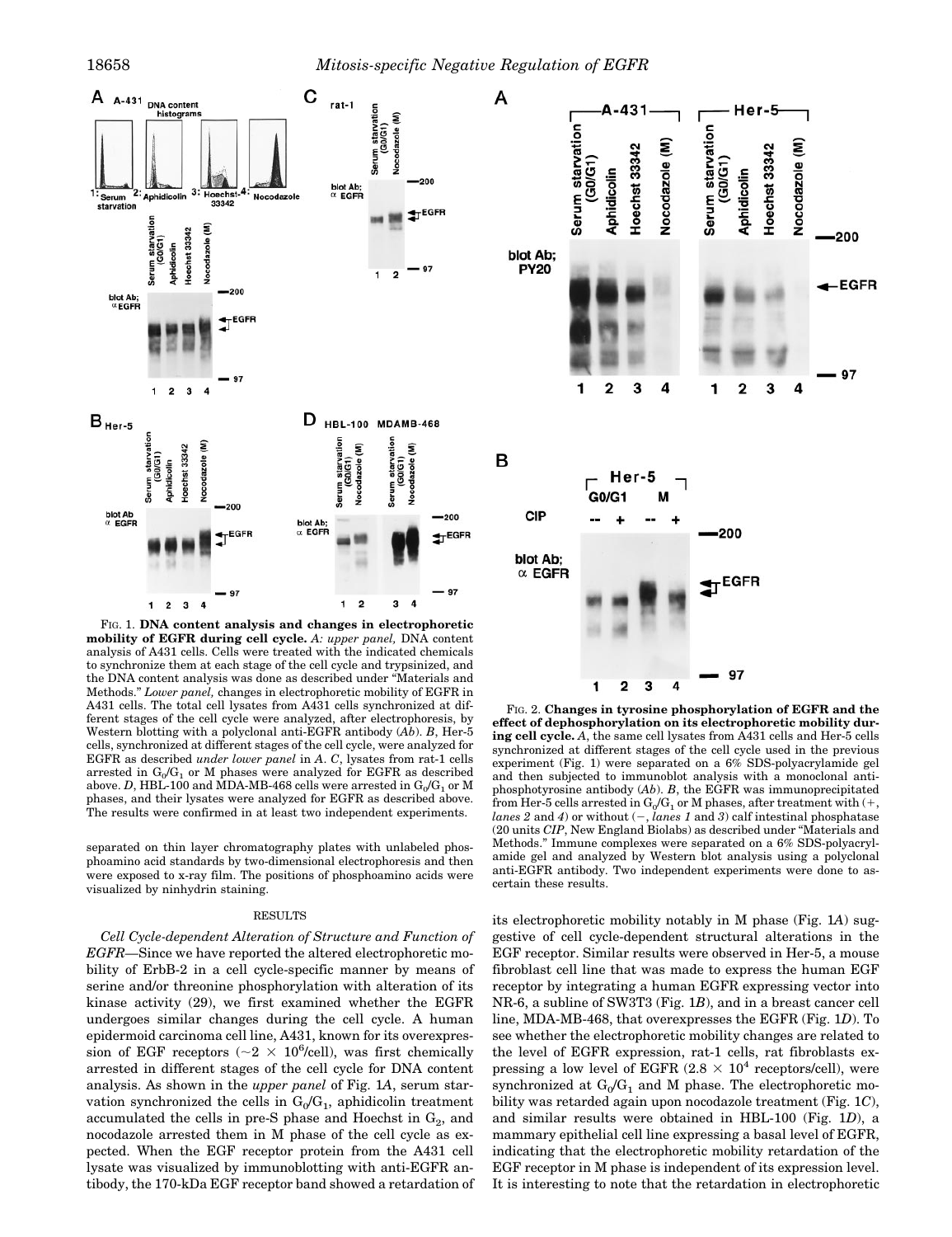

FIG. 3. **EGF-induced autophosphorylation of EGFR in**  $G_0/G_1$  **or M phase. A, A431 cells synchronized at**  $G_0/G_1$ **, logarithmic growth** population, and M phase were treated with (*lanes 2, 4*, and *6*) or without (*lanes 1, 3*, and *5*) EGF (100 ng/ml at 37 °C for 5 min) and were solubilized in lysis buffer. After separation on a 6% SDS-polyacrylamide gel, samples were blotted with either polyclonal anti-EGFR antibody (*Ab*) (*upper panel*) or monoclonal anti-phosphotyrosine antibody PY20 (*lower panel*). MDA-MB-468 cells (*B*), rat-1 cells (*C*), and HBL-100 cells (*D*) were analyzed as in *A*. Similar results were obtained when these experiments were repeated three times.

mobility of EGF receptor was observed in both the transformed cells (A431) and non-transformed cells (Her-5, rat-1).

To address the question of whether the tyrosine kinase activity of EGFR is also regulated in a cell cycle-specific manner, we next examined for an alteration of phosphotyrosine content in EGFR during the cell cycle which is thought to reflect changes in the gross functional activity of tyrosine kinase. When the protein extracts from A431 cells in different cell cycle stages were examined by immunoblotting with anti-phosphotyrosine antibody, EGFR showed different levels of phosphotyrosine content in a cell cycle-dependent manner: phosphotyrosine levels were highest in the  $G_0/G_1$  phase, decreasing through the S and  $G_2$  phases, and reaching their lowest level in the M phase (Fig. 2*A*). We also observed similar results with Her-5 cells that overexpress the human EGFR (Fig. 2*A*). Considering these results together with those of *in vitro* immune complex kinase assay which showed a reduced intrinsic kinase activity of EGFR in the M phase (Fig. 6*A, lanes 1* and *3*), we concluded that the tyrosine kinase activity of EGFR is regulated in a cell cycle-dependent manner and is least active in the M phase.

To investigate whether these mobility shifts are due to the hyperphosphorylation of the protein which is known to occur in other proteins (23, 25, 29, 39), we next examined the effect of phosphatase on the mobility shift of EGFR. The immunoprecipitated EGFR proteins from Her-5 cells arrested in  $\mathrm{G}_{0}/\mathrm{G}_{1}$  or M phase were treated with calf intestinal alkaline phosphatase to remove all phosphates before analysis, and the mobility retardation in the M phase was no longer observed (Fig. 2*B*). These results confirm that this retardation in mobility is a result of overall hyperphosphorylation of EGFR.

All the above data indicate that EGFR undergoes a structural modification that is caused by altered phosphorylation of the receptor protein in a cell cycle-specific manner and that this modification is related to functional alteration, suggesting that the structure and function of EGFR are regulated in a cell

cycle-specific manner similar to ErbB-2. Our data also showed that this phenomenon is independent of the level of EGFR expression or transformation status of the cell line.

*M Phase-specific Suppression of Ligand-induced Signal Transduction of EGFR at Basal Level Expression but Not at High Level Expression—*We next asked whether this cell cycledependent regulation of EGFR had any effect on ligand-receptor interaction. To address this question we compared EGFinduced tyrosine autophosphorylation of EGFR in  $\mathrm{G_{0}/G_{1}}$  phase with that in the M phase. When the A431 cells were analyzed (Fig. 3*A*), EGFR showed significant EGF-induced tyrosine autophosphorylation in both phases  $(G_0/G_1$  and M). It may be noted that in Fig. 3*A*, we intentionally used a short exposure time to show quantitative differences in the phosphorylation status between unstimulated and EGF-stimulated A431 cells although the unstimulated cells exhibited constitutive phosphorylation (Fig. 2*A*). We also checked the response of EGFR to transforming growth factor  $\alpha$  in the A431 cells and observed similar results (data not shown). Similar results were obtained in a breast cancer cell line, MDA-MB-468, that overexpresses the EGFR (Fig. 3*B*). When the tyrosine phosphorylation level of EGF-stimulated EGFR on rat-1 cells synchronized in either  $\mathrm{G}_{0}/\mathrm{G}_{1}$  or M phase was tested by immunoblotting (Fig. 3C), we observed significant EGF-induced tyrosine autophosphorylation on EGFR in both the  $G_0/G_1$  phase and the asynchronous logarithmic growth population, but it was virtually undetected in the M phase. Similarly, EGF could not stimulate the tyrosine phosphorylation in M phase in HBL-100 (Fig. 3*D*), a mammary epithelial cell line expressing a basal level of EGFR. It is apparent from the above data that the ligand-induced autophosphorylation of EGFR is tightly suppressed in the M phase when it is expressed at basal level (rat-1 and HBL-100), but overexpressed EGFR (A431 and MDA-MB-468) can still respond to its ligands in the M phase. However, the different genetic backgrounds of the cell lines tested make it difficult to compare and interpret that way. To test our results in cells of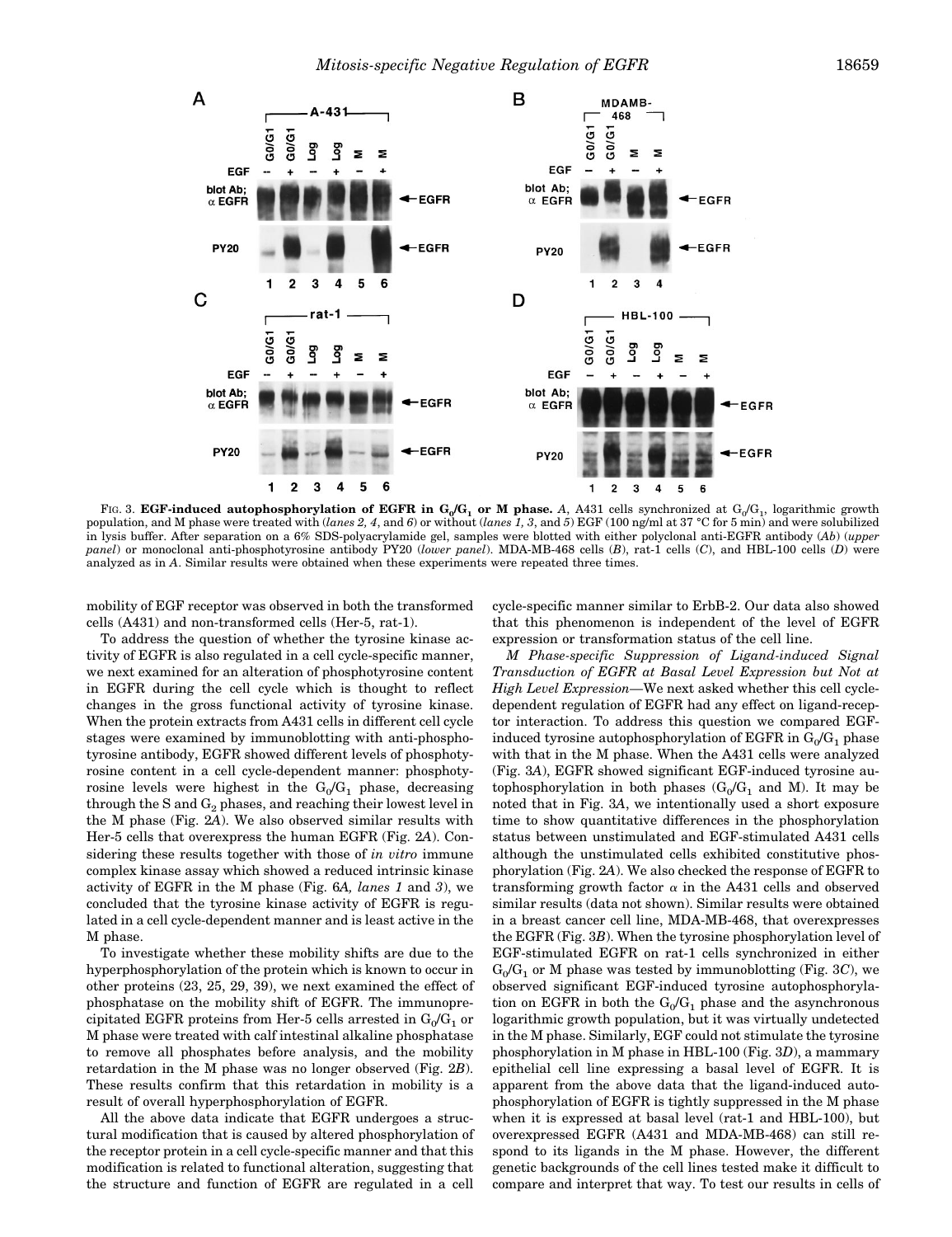

FIG. 4. **Effect of overexpression of EGFR on EGF-induced autophosphorylation in G<sup>0</sup> /G<sup>1</sup> or M phase.** Parental SW3T3 cells (*A*) and the EGFR-transfected NR6 cells (Her-5) (*B*) were analyzed under the same experimental conditions described in Fig. 3. These results were reproduced in another independent experiment. *Ab*, antibody.

the same genetic background, we used SW3T3 (Swiss 3T3) cells expressing low levels of EGFR and Her-5 cells (derived from NR-6 cells by stable transfection with the human EGFR expression vector since NR-6 is a Swiss 3T3 variant that lacks EGF receptors), and the comparative results are shown in Fig. 4. As we predicted, only the EGFR-transfected Her-5 cells showed EGF-induced autophosphorylation of EGFR in M phase although the extent was less than that in the  $G_0/G_1$  phase (Fig. 4*B*), whereas the SW3T3 cells can be stimulated with EGF only in  $G_0/G_1$  phase but not in M phase (Fig. 4A). This gives further credibility to our interpretation that EGF can induce tyrosine phosphorylation of EGFR in M phase in cells that overexpress it. Since our results in M phase were based upon those obtained from the nocodazole-treated cells, we used other approaches to correlate the cell cycle stage and the EGF-induced autophosphorylation of EGFR. First, the rat-1 cells were treated with nocodazole, and the metaphase cells were collected by a shakeoff procedure, which is a standard procedure used to separate the cells in metaphase from  $G_2$  phase cells (23). The results shown in Fig. 5 demonstrate that the EGF-induced tyrosine phosphorylation was minimal in the shake-off cells (*i.e.* M-



FIG. 5. **EGF-mediated response in nocodazole-treated rat-1 cells or those released from a thymidine block.** The cells (rat-1) that underwent serum starvation ( $\mathrm{G_{0}/G_{1}}$ ) or nocodazole treatment (attached cells or the shake-off cells) or the shake-off cells collected after a 10-h release from a thymidine block were treated with  $(+)$  or without  $(-)$  EGF under the same conditions described for Fig. 3. The experiment was repeated two times. *Ab*, antibody.

phase cells), but the attached cells  $(G_2)$  phase) did respond strongly to EGF (in spite of being treated with nocodazole), clearly suggesting that the effects we observed in the shake-off cells were not due to the nocodazole treatment *per se* but due to their cell cycle stage. A similar approach was used by us earlier for ErbB-2 (29). Second, we tested the EGF-mediated response by an alternative procedure to synchronize rat-1 cells in M phase after a 10-h release from a  $G_1$  block using 4 mm thymidine (16 h). The results from the Western blot using an antiphosphotyrosine antibody indicated an undetectable response to EGF in M phase (Fig. 5). These results are similar to the minimal response obtained from the nocodazole-treated shakeoff cells (Fig. 5) and suggest that the EGF-induced tyrosine phosphorylation of EGFR is undetectable or minimal in M phase in cells that express basal level of EGFR as confirmed by the two different approaches used. Western blot of the same membrane using an anti-EGFR antibody detected no change in the EGFR levels in the presence or absence of EGF (data not shown).

*EGF Can Enhance Intrinsic Kinase Activity as Well as Induction of Transphosphorylation of Substrates Both in the G0/G<sup>1</sup> Phase and in the M Phase in A431 Cells—*Next, we examined whether the autophosphorylation of EGFR induced by EGF in the M phase in A431 cells has any effect on the intrinsic kinase activity of EGFR. When the intrinsic kinase activity of EGFR from A431 cells stimulated with EGF in culture was examined by *in vitro* immune complex kinase assay, it showed significant increase of both autophosphorylation and transphosphorylation activity in the M phase as well as in the  $G_0/G_1$  phase when compared with unstimulated controls (Fig. 6*A, lanes 1–4*). We also tested the cell lysates from Her-5 cells and observed similar findings as in A431 cells (data not shown). On the other hand, when rat-1 cells were examined by the same procedure, EGF-induced enhancement of intrinsic kinase activity of EGFR in the M phase was not significant compared with what we observed in the  $\rm G_{0}/G_{1}$  phase (Fig. 6A, *lanes 5–8*). To confirm that increased phosphorylation accurately reflects enhanced intrinsic tyrosine kinase activity and not serine/threonine kinase activity, we performed phosphoamino acid analysis of the *in vitro* phosphorylated EGFRs shown in Fig. 6*B*. This result indicates that EGF-induced autophosphorylation of EGFR in the M phase in A431 cells is accompanied by enhanced intrinsic tyrosine kinase activity.

To test whether the EGF-induced autophosphorylation in the M phase was able to be transferred to a downstream signal transduction cascade in A431 cells, EGF-induced transphosphorylation of substrates for EGFR was examined. When the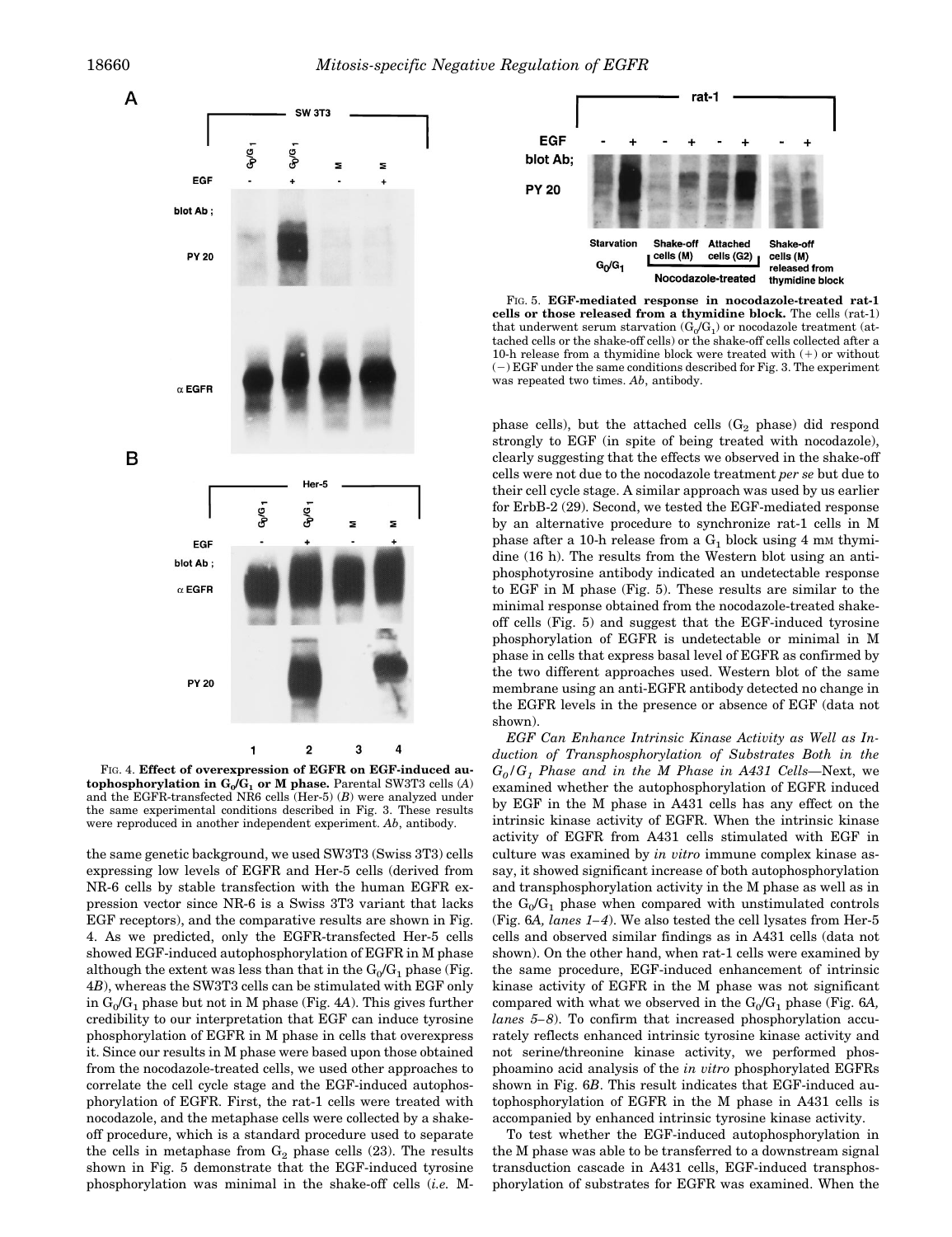

FIG. 6. **Effect of EGF stimulation on the intrinsic kinase activity of EGFR in G<sup>0</sup> /G<sup>1</sup> or M phase.** *A*, after synchronization either in  $G_0/G_1$  (*lanes 1* and *2*) or M phase (*lanes 3* and *4*), A431 cells were treated with (*lanes 2* and *4*) or without (*lanes 1* and *3*) 100 ng/ml human recombinant EGF (Upstate Biotechnology) for 5 min at 37 °C. After washing and solubilization, EGFR was immunoprecipitated. Using an *in vitro* immune complex kinase assay, EGFR autophosphorylation (*upper panel*) and transphosphorylation of enolase by EGFR (*lower panel*) were analyzed. The rat-1 cells were also analyzed by the same  $p$ rocedure described above (*lanes 5* and  $6$ ,  $G_0/G_1$   $p$ hase; *lanes 7* and  $8$ , M phase; *lanes 5* and *7*, without EGF stimulation; *lanes 6* and *8*, with EGF stimulation). *B*, the *in vitro* phosphorylated EGFR from each experiment in *A* was examined by phosphoamino acid analysis as described under "Materials and Methods" to confirm that the phosphorylation of EGFR of each experiment is mainly due to tyrosine phosphorylation. Each number corresponds to a single lane in *A*. Positions of phosphoserine and phosphothreonine standards are indicated by *S* and *T*, respectively, in *panels 1* and *5*. *Y* indicates <sup>32</sup>P-labeled phosphotyrosine. The experiments described under *A* and *B* were repeated at least twice.

phosphotyrosine content of immunoprecipitated PLC-g, an *in*  $vivo$  substrate for EGFR, from A431 cells in the  $\mathrm{G_{0}/G_{1}}$  and M phases with or without EGF stimulation were tested by immunoblotting, it was shown that EGF was able to induce the tyrosine phosphorylation of PLC- $\gamma$  and to allow its binding to EGFR in both phases (Fig. 7*A*). Next, the phosphotyrosinecontaining proteins from rat-1 cells were immunoprecipitated with anti-phosphotyrosine antibody and then examined by immunoblotting with anti-PLC- $\gamma$  antibody. We detected PLC- $\gamma$ only in the  $G_0/G_1$  phase after EGF stimulation (Fig. 7*B*), suggesting that the EGF-induced tyrosine phosphorylation occurred only in the  $\mathrm{G}_0/\mathrm{G}_1$  but not in the M phase. We also tested another *in vivo* substrate for EGFR, Shc, which is thought to mediate EGF-induced mitotic signal by a pathway different from that of PLC- $\gamma$  (Fig. 7*C*). In addition to the EGF-induced tyrosine phosphorylation, we also observed EGF-induced mobility shift of Shc both in the  $\mathrm{G_{0}/G_{1}}$  and M phases in A431 cells but only in the  $\mathrm{G_{0}/G_{1}}$  phase in rat-1 cells (Fig. 7*C*). When Her-5 cells were tested, results similar to those for A431 cells were observed (data not shown). These results suggest that EGF-



FIG. 7.  $\mathbf{EGF-mediated}$  signaling in  $\mathbf{G_0/G_1}$  and  $\mathbf{M}$  phase.  $A, A431$ cells in G<sup>0</sup> /G<sup>1</sup> or M phase treated with (*lanes 2* and *4*) or without (*lanes 1* and *3*) EGF were used for immunoprecipitation  $(IP)$  with anti-PLC- $\gamma$ antiserum. After electrophoretic separation and transfer of the lysates, the membrane was blotted with either anti-PLC- $\gamma$  monoclonal antibody (*Ab*) (*upper panel*) or anti-phosphotyrosine antibody PY20 (*lower panel*). *B*, proteins immunoprecipitated with either anti-PLC- $\gamma$  serum (*upper panel*) or monoclonal anti-phosphotyrosine antibody PY20 (*lower panel*) from rat-1 cell lysates (1 mg of protein) prepared from cells arrested in  $G_0/G_1$  or M phase and treated with (*lanes 2* and *4*) or without (*lanes 1*) and 3) EGF stimulation underwent electrophoresis and subsequent immunoblotting with anti-PLC- $\gamma$  monoclonal antibody. *C*, 50  $\mu$ g of cell lysates used in *A* were separated on a 10% SDS-polyacrylamide gel and examined by immunoblot analysis with anti-Shc polyclonal antibody to see the mobility shift after EGF stimulation (*upper panel*). The alteration of phosphotyrosine content of Shc proteins was also examined by immunoprecipitation with anti-Shc polyclonal antibody, followed by immunoblotting with anti-phosphotyrosine antibody PY20 (*lower panel*) as described (*A*). *Lanes 1–4*, A431 cells; *lanes 5-8*, rat-1 cells; *lanes 1, 3, 5*, and *7*, without EGF stimulation; and *lanes 2, 4, 6*, and *8*, with EGF stimulation. These results were confirmed in two other independent experiments.

induced autophosphorylation of EGFR in the M phase in A431 cells is able to trigger a downstream signal transduction cascade but that EGF fails to induce a signal through EGFR in the M phase in rat-1 cells.

*The Mechanism of Suppression of EGF-induced Autophosphorylation in the M Phase in rat-1 Cells—*Our data suggest that there is an M phase-specific negative regulation (failure to enhance tyrosine phosphorylation and signaling in response to ligand stimulation) in cells that have normal or low level of EGFR expression, whereas the cells that overexpress EGFR overcome this regulation and respond to the ligand. Since the ligand-mediated response differed between the cells that do and do not overexpress EGF receptor, it was of interest to study the mechanism of the M phase-specific negative regulation in these cells. To begin with, we followed the ligand-dependent changes in dimerization during cell cycle, and for this purpose the A431 cells were synchronized in the  $G_0/G_1$  or M phase, treated with or without EGF, chemically cross-linked, and then examined by immunoblotting with anti-EGFR antibody. Dimers were detected in  $\mathrm{G_{0} / G_{1}}$  phase and M phase with EGF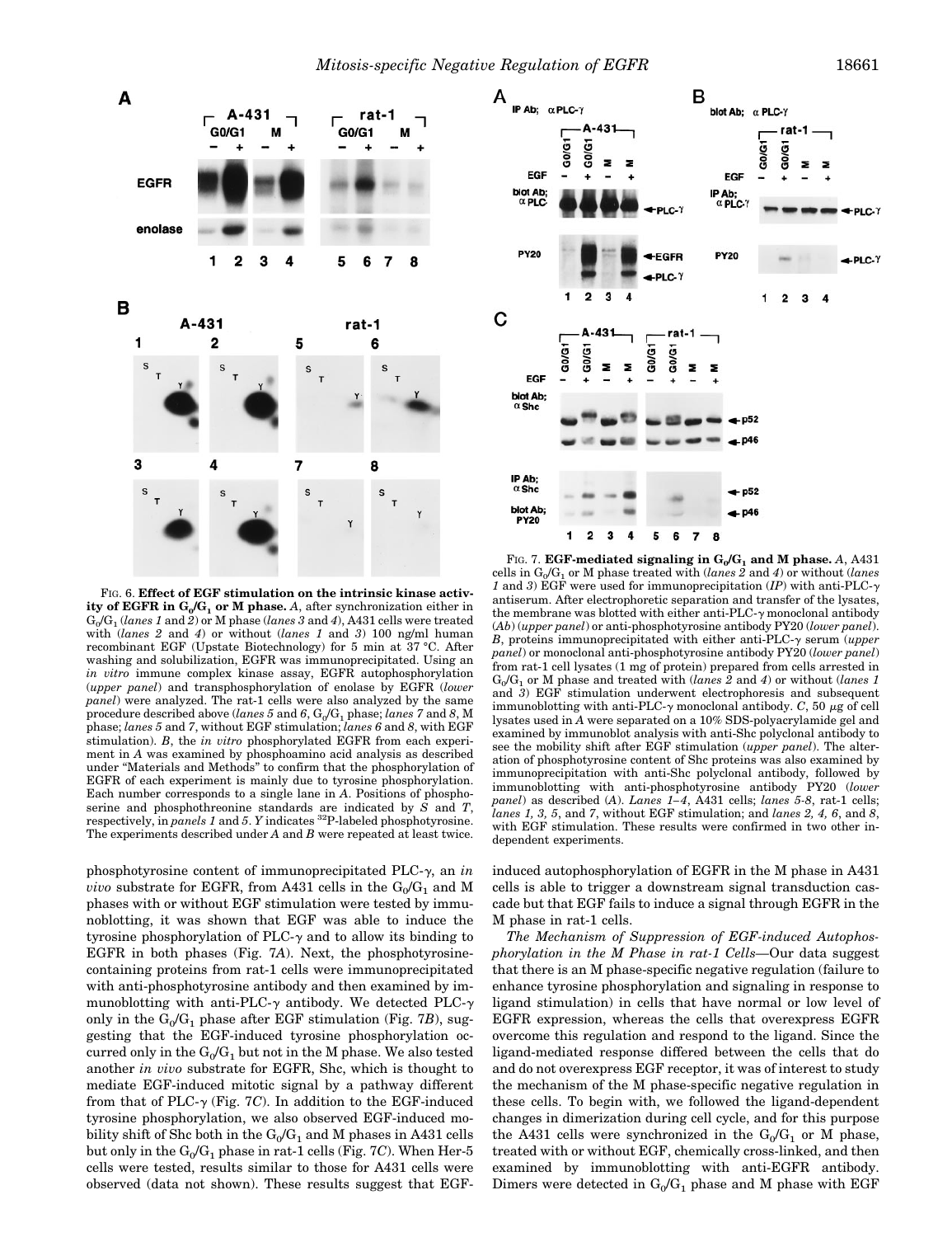A



F1G. 8. **Lack of EGF-induced dimerization in M phase in rat-1 cells but not in A431 cells.**  $A$ **, cross-linking of EGF in**  $\mathrm{G}_0/\mathrm{G}_1$  **or M phase** in A431 cells. Cells synchronized in G<sub>0</sub>/G<sub>1</sub> or M phase were treated with or without EGF. After cross-linking of cell surface proteins with BS<sup>3</sup>, cells were lysed and separated on a 4.5% SDS-polyacrylamide gel, followed by blotting with polyclonal anti-EGFR antibody. *Lanes 1* and *4*, without EGF  $s$ stimulation; *lanes 2* and *5*, stimulated with 20 ng/ml EGF; and *lanes 3* and *6*, stimulated with 100 ng/ml EGF. *B*, cross-linking of <sup>125</sup>I-EGF in  $\mathrm{G}_0/\mathrm{G}_1$ or M phase in rat-1 cells. Cells synchronized in  $G_0/G_1$  (1  $\times$  10<sup>6</sup>cells/well) or M phase (2  $\times$  10<sup>6</sup> cells/well) were treated with 10 ng/ml <sup>125</sup>I-EGF in PBS in 6-well tissue culture dishes, incubated at 4 °C for 2 h. Unlabeled EGF (1  $\mu$ g/ml) was added to one of the wells together with the labeled EGF (+cold EGF). Incubation was continued for 30 min with BS<sup>3</sup> (1 mm in PBS), and the cells were lysed and separated on a 5% SDS-polyacrylamide gel, and after drying the gel the protein bands were visualized by autoradiography. These experiments were repeated at least two times with similar results.

stimulation (Fig. 8*A*), and dimerization increased with EGF stimulation in a dose-dependent manner, and the increase was comparable in both G<sup>0</sup> /G<sup>1</sup> phase and M phase (Fig. 8*A, lanes 1–6*). We used a similar approach in rat-1 cells to cross-link them in the presence or absence of EGF, and the immunoblotting with an anti-EGFR antibody detected the dimers in the presence of EGF in  $\mathrm{G_{0}/G_{1}}$ , but the dimers were not detectable in M phase in the presence or absence of EGF (data not shown). In addition, we used a more sensitive assay to detect the differences in dimerization in  $G_0/G_1$  phase and M phase. Accordingly,  $^{125}\mathrm{I\text{-}EGF}$  was cross-linked to rat-1 cells synchronized in  $\mathrm{G_{0}/G_{1}}$  or M phase, and the results shown in Fig. 8*B* indicated a lack of dimerization in M phase, although the dimers could be seen clearly in  $G_0/G_1$  and the bands disappeared in the presence of excess unlabeled EGF indicating the specificity of these results.

Since the decrease in dimerization is likely to be related to changes in ligand binding, it was necessary to ascertain whether EGF binding was affected under these conditions. As expected, when <sup>125</sup>I-EGF was displaced by different concentrations of unlabeled EGF in A431 cells (Fig. 9*A*), we did not find differences in binding in either  $G_0/G_1$  or M phase. Consistent with the lack of dimerization in M phase in rat-1 cells treated with EGF, it was found that there is a decrease in ligand binding in M phase compared with the cells in  $G_0/G_1$  phase (Fig. 9*C*). The difference in binding between  $G_0/G_1$  and M phases observed in rat-1 cells but not in A431 cells could potentially arise from differences on their cell surfaces, in number, and/or existence of EGF receptors. To assess the existence and level of surface-exposed EGF receptors, we employed a binding assay of a monoclonal antireceptor antibody to A431 and rat-1 cells. The results shown in Fig. 9, *B* and *E*, indicated no change in the number of antibody binding sites, which reflects the number of EGF receptors, between  $\mathrm{G_{0} / G_{1}}$ and M phases in both A431 and rat-1 cells. Similar results were obtained by this assay in SW3T3 and Her-5 cells (data not shown) suggesting that the number of receptors do not change between  $\mathrm{G_{0}/G_{1}}$  and M phases, whether the cells express low or high number of EGF receptors and whether they are transformed or not. Furthermore, we performed Scatchard analysis of <sup>125</sup>I-EGF binding to rat-1 cells, and the results indicate a 4-fold decrease in binding affinity in M phase, and as expected, the number of receptors remained unaltered between  $\mathrm{G_{0} / G_{1}}$ and M phases (Fig. 9*D*). These results suggest that inhibition of dimerization and ligand binding affinity is involved in the M phase-specific suppression mechanism of EGF-induced autophosphorylation and transphosphorylation in cells expressing a basal level of EGFR, and this suppression is overcome by overexpression of EGFR.

### DISCUSSION

Our study demonstrated that EGF receptor undergoes structural and functional alterations in different phases of the cell cycle. The salient features of our results suggest that EGFinduced autophosphorylation and downstream signaling of the EGFR are tightly suppressed in M phase due to a decrease in ligand binding affinity and the inability of EGF to induce receptor dimerization in cell lines expressing a low or normal level of EGFR. However, overexpression of EGFR apparently reverses this negative regulation.

*Structural and Functional Changes in EGFR during Cell Cycle Are Influenced by Serine and/or Threonine Phosphorylation—*The structural modifications of EGFR could be inferred by the observed retardation of its electrophoretic mobility with cell cycle progression (Fig. 1). Differential phosphorylation is known to shift the electrophoretic mobility of the non-receptor tyrosine kinases, Src and Abl, showing retarded migration in M phase (22, 23). The structural changes in ErbB-2 tyrosine kinase in M phase reported earlier by us are similar to the present results (29). The retardation of electrophoretic mobility in EGFR in M phase is due to changes in the phosphorylation status of the receptor as the retardation was no longer observed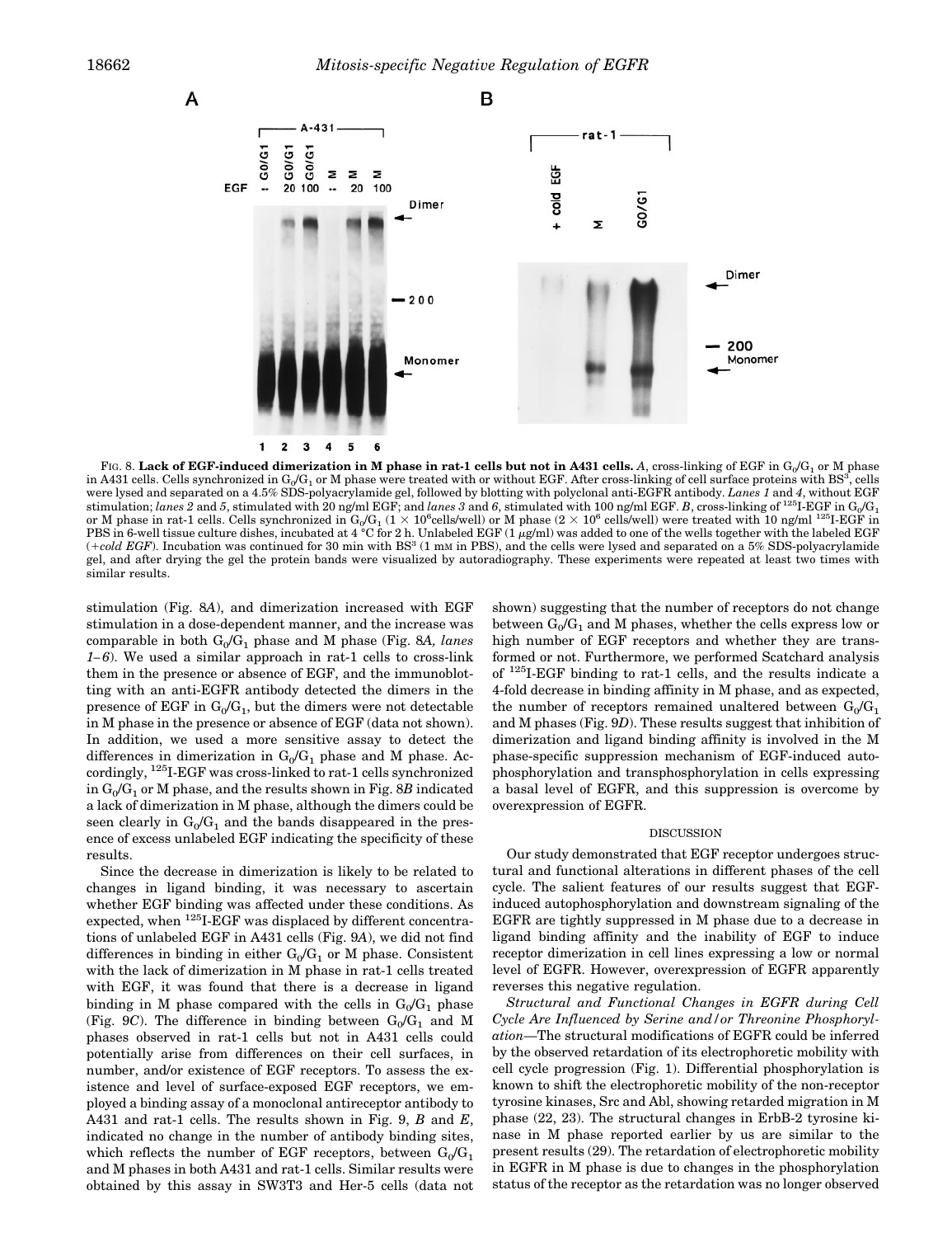

F1G. 9. **Binding of EGF or an EGFR antibody to cells in**  $G_0/G_1$  **or M phase. A, binding of EGF to A431 cells synchronized in**  $G_0/G_1$  **or M** phase. The cells synchronized in  $G_0/G_1$  or M phase were incubated at 4 °C for 2 h with 5 ng/ml <sup>125</sup>I-EGF in binding buffer in the presence of increasing concentrations of unlabeled EGF. After washing, the cells were solubilized in 0.1% NaOH/SDS, and the radioactivity was counted in a  $\gamma$ -counter, and the nonspecific binding was subtracted from the total binding. B, surface level of EGF receptors on A431 cells synchronized in G<sub>0</sub>/G<sub>1</sub> or M phase. Equal number of cells ( $\rm I \times 10^4$  cells/well in 24-well dishes) synchronized in G<sub>0</sub>/G<sub>1</sub> or M phase were incubated at 4 °C for 90 min in binding buffer containing 5 µg/ml mouse monoclonal antibody (Ab) to EGFR-(528). After washing, the amount of bound antibody reflecting the level<br>of surface-exposed EGF receptors was determined by incubating the cells at 4 immunoglobulin G and determination of the bound radioactivity. For control, the cells were incubated with an antibody to cdc2, and the background binding was subtracted.  $C$ , binding of EGF to rat-1 cells synchronized in  $\mathrm{G}_0/\mathrm{G}_1$  or M phase. The experimental conditions were the same as described in *A*. *D*, Scatchard analysis of <sup>125</sup>I-EGF binding to rat-1 cells. Cells synchronized in G<sub>0</sub>/G<sub>1</sub> or M phase were incubated for 2 h at 4 °C with different concentrations of <sup>125</sup>I-EGF as described under "Materials and Methods." Means of triplicate determinations are shown, and the results were analyzed by the Scatchard method after subtracting the nonspecific binding determined in the presence of  $1 \mu g/m$ l unlabeled EGF.  $E$ , surface level of EGF receptors on rat-1 cells synchronized in  $\mathrm{G}_{\mathrm{0}}/\mathrm{G}_{1}$  or M phase. Equal number of cells synchronized in  $\mathrm{G}_{\mathrm{0}}/\mathrm{G}_{1}$  or M phase were incubated with a mouse monoclonal antibody to EGFR-(528) under the same experimental conditions described for *B* and analyzed. Means of triplicate determinations are shown, and the *bars* represent standard errors. The experiments were repeated two times.

after an *in vitro* dephosphorylation of the receptor using a phosphatase (Fig. 2*B*). It is most probably due to serine and/or threonine phosphorylation of the receptor since our results do not support the involvement of tyrosine phosphorylation in this phenomenon as there was a declining trend in tyrosine phosphorylation of EGFR with cell cycle progression in cells that overexpress EGFR (Fig. 2*A*). Recently it has been reported that EGFR undergoes ligand-independent serine/threonine phosphorylation upon entry into the cell cycle (40). Both EGFR and ErbB-2 are reported to be phosphorylated on serine and threonine residues *in vivo* in a serum-dependent manner with accompanying reduction in tyrosine kinase activity without elevation of phosphotyrosine content (37, 41). Protein kinase-C is known to phosphorylate serine and threonine residues on both the EGFR (42, 43) and ErbB-2 (44). It has also been reported that the desensitization of EGFR that occurs rapidly after its binding to EGF can be accounted for, in part, by Ser-1046/7 phosphorylation on the receptor, a substrate for the calmodulin-dependent protein kinase II *in vitro*. (45). Cdc2, a serine/threonine kinase which is a key regulator of several growth-related proteins and is most active in the M phase (46, 47), can phosphorylate serine residues on EGFR and lead to reduction of its tyrosine kinase activity (48, 49). Our data in this report clearly show that EGFR also has a cell cycle-dependent regulatory mechanism, suggesting that such a mechanism is common among the receptor tyrosine kinases and is not unique to a particular tyrosine kinase. The suggestion that the function of the receptor tyrosine kinases that promote the cell division cycle are under negative regulation through serine/threonine hyperphosphorylation indicates the existence of a feedback regulation between tyrosine and serine/threonine phosphorylation during cell cycle.

*EGF-induced Tyrosine Phosphorylation and Signaling Are Suppressed in M Phase in Cells Expressing a Basal Level of EGF Receptors but Not in Cells That Overexpress Them—*A novel part of this study is related to the receptor responsiveness to the ligand being regulated in a cell cycle-specific manner under different levels of EGFR expression. Hyperphosphorylation (due to serine and/or threonine phosphorylation) correlates with the unresponsiveness of cells to EGF-mediated stimulation of tyrosine phosphorylation in cells that express the normal or basal level of EGFR. Our data clearly indicate that the M phase hyperphosphorylated EGFR (in rat-1 and HBL-100 cells) is associated with a decrease in affinity (Fig. 9), dimerization (Fig. 8), tyrosine phosphorylation (Fig. 3), and signaling (Fig. 7). Taken together, the results strongly suggest that hyperphosphorylation is the primary cause of inhibition in the cells that express low or basal level of EGFR. Consistent with our results, many reports indicated the involvement of serine or threonine phosphorylation in the negative regulation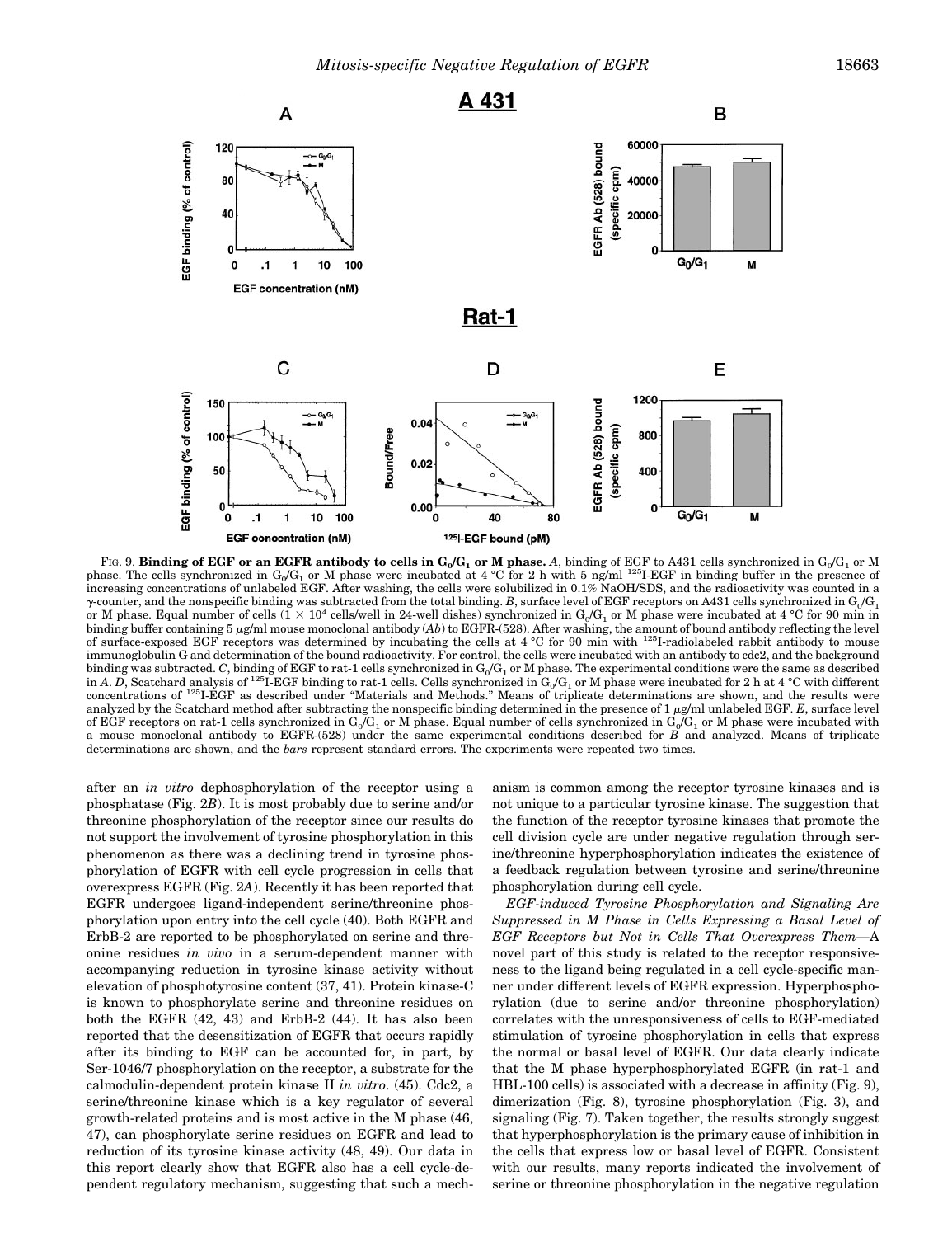of EGFR resulting in a decrease in ligand-mediated binding affinity and tyrosine phosphorylation. For instance, protein kinase C-mediated serine/threonine phosphorylation of the EGFR resulted in the reduction of both tyrosine kinase activity and ligand binding affinity (30, 50, 51). EGF stimulation is known to induce not only tyrosine phosphorylation but also serine/threonine phosphorylation on EGFR under conditions of desensitization (52).

However, when the cells overexpress EGFR, the receptor somehow escapes this negative regulation in M phase, since ligand binding, dimerization, and the ability to stimulate tyrosine phosphorylation were not very different between  $G_0/G_1$ and M phases in A431 cells (Figs. 3, 8, and 9). Several possibilities exist that may allow the overexpressed receptor to escape from the M phase-specific negative regulation. Perhaps a minor fraction of the receptors that may not be detected by Western blotting (Fig. 3) escapes hyperphosphorylation and thus can respond to ligand stimulation in M phase. Alternatively, all the receptors may be hyperphosphorylated, and the hyperphosphorylated EGFR is still associated with a residual ability to respond to ligand. The residual ability of each receptor to respond to ligand (if put together) can be very high since both dimerization and tyrosine kinase activation of EGFR follow the second order kinetics with respect to EGFR concentration  $(53)$ . For instance, we would expect  $10<sup>4</sup>$ -fold increase in activity when EGFR concentration is increased 100-fold (A431 cells have  $\sim$ 2  $\times$  10<sup>6</sup> receptors/cells, whereas rat-1 cells have  $\sim$ 2.8  $\times$  10<sup>4</sup> receptors/cell). Of course, the real situation could be more complicated than the two possibilities outlined above. The proposed mechanisms provide a plausible interpretation for the escape of EGFR from the negative regulation in M phase under conditions of overexpression. Consistent with our results Newberry and Pike (54) observed no change in the ligand binding affinity of EGF receptors with cell cycle progression in A431 cells. However, contradictory to our results, they reported a decrease in tyrosine kinase activity with increase in time after releasing A431 cells from a thymidine block, and it is not known whether this discrepancy is due to their use of a synthetic substrate to assess the tyrosine kinase activity. Similar to our results showing no changes in the number of surfaceexposed EGF receptors on A431 and rat-1 cells (Fig. 9, *B* and *E*) between  $\mathrm{G}_{0}/\mathrm{G}_{1}$  and M phases, the number of receptors were the same at all stages of the cell cycle in LIM 1215, a human colon cell line (55). Our results showing that EGF-mediated downstream signaling is enhanced in A431 cells in M phase (Fig. 7) are consistent with an upward trend of phosphatidylinositol 3-kinase activity in later stages of the cell cycle in A431 cells (54). Since both A431 and MDA-MB-468 cells are derived from human cancer tissues, we cannot eliminate the possibility that these cell lines have a specific mechanism that can inhibit phosphorylation of any specific serine and/or threonine residues, which may be important for the negative regulation in the M phase, or that they have another mechanism that can eliminate the negative regulation derived from serine/threonine phosphorylation, independent of EGFR overexpression. However, our finding that Her-5 cells, which are not cancer cells and whose EGFR expression level is intermediate between that of rat-1 cells and that of A431 cells, partially escape from this suppression suggests that overexpression itself may be sufficient to overcome this suppression. Since it has been shown that even in the absence of ligand the dimerization and enhancement of tyrosine kinase activity of ErbB-2 will occur and that such occurrence simply depends on the level of receptor expression (56), we speculate that when the EGF receptors are phosphorylated on serine/threonine residues which may suppress the dimerization, the elevation of the receptor density may

overcome its suppressive effects in the presence of the ligand.

Mitogenic signals are required in the initial stages of the cell cycle  $(G_1)$  for the induction of growth and proliferation, and cells at this point would be expected to be very responsive to stimulation by growth factors. Mitogenic signals are not required once the cells have crossed  $G_1/S$  transition and are committed to undergo mitosis and complete the cell cycle. At this stage, growth factors are not expected to induce response to that extent seen at the initial stage. Therefore, the observation that cells with normal or low levels of EGFR do not respond to the growth factor in M phase may be a reflection of the changes in cell's need for growth signals at different stages of the cell cycle. However, overexpression of EGFR appears to deregulate this fine balance. Our results also provide a new way to understand how EGFR overexpression may contribute to development of human cancer, *i.e.* EGFR-overexpressing cancer cells can be constitutively activated by ligand stimulation regardless of their cell cycle stage. However, the normal cells would respond to ligand stimulation in a tight, cell cycledependent, regulation. Further studies on the detailed mechanism of this regulation may help us to understand better the combined role of receptor tyrosine kinases and their ligands in different cell cycle stages and also the role of receptor overexpression in cellular transformation and/or growth regulation.

*Acknowledgments—*We are grateful to Dr. H.-J. Kung for the gift of the Her-5 cell line and to Dr. Y. Yarden for the anti-PLC- $\gamma$  antiserum.

#### **REFERENCES**

- 1. Ullrich, A., Coussens, L., Hayflick, J. S., Dull, T. J., Gray, A., Tam, A. W., Lee, J., Yarden, Y., Libermann, T. A., Schlessinger, J., Downward, J., Mayes, E. L. V., Whittle, N., Waterfield, M. D., and Seeburg, P. H. (1984) *Nature* **309,** 418–425
- 2. Berger, M. S., Greenfield, C., Gullick, W. J., Haley, J., Downward, J., Neal, D. E., Harris, A. L., and Waterfield, M. D. (1987) *Br. J. Cancer* **56,** 533–537
- 3. Libermann, T. A., Nusbaum, H. R., Razon, N., Kris, R., Lax, I., Soreq, H., Whittle, N., Waterfield, M. D., Ullrich, A., and Schlessinger, J. (1985) *Nature* **313,** 144–147
- 4. Sainsbury, J. R., Farndon, J. R., Sherbet, G. V., and Harris, A. L. (1985) *Lancet* **i,** 364–366
- 5. Gullick, W. J., Marsden, J. J., Whittle, N., Ward, B., Bobrow, L., and Waterfield, M. D. (1986) *Cancer Res.* **46,** 285–292
- 6. Derynck, R., Goeddel, D. V., Ullrich, A., Gutterman, J. U., Williams, R. D., Bringman, T. S., and Berger, W. H. (1987) *Cancer Res.* **47,** 707–712
- 7. Di Marco, E., Pierce, J. H., Fleming, T. P., Kraus, M. H., Molloy, C. J., Aaronson, S. A., and Di Fiore, P. P. (1989) *Oncogene* **4,** 831–838
- 8. Di Fiore, P. P., Pierce, J. H., Fleming, T. P., Hazan, R., Ullrich, A., King, C. R., Schlessinger, J., and Aaronson, S. A. (1987) *Cell* **51,** 1063–1070
- 9. Riedel, H., Massoglia, S., Schlessinger, J., and Ullrich, A. (1988) *Proc. Natl. Acad. Sci. U. S. A.* **85,** 1477–1481
- 10. Khazaie, K., Dull, T. J., Graf, T., Schlessinger, J., Ullrich, A., Beug, H., and Vennstrom, B. (1988) *EMBO J.* **7,** 3061–3071
- 11. Massoglia, S., Gray, A., Dull, T. J., Munemitsu, S., Kun, H. J., Schlessinger, J., and Ullrich, A. (1990) *Mol. Cell. Biol.* **10,** 3048–3055
- 12. Frykberg, L., Palmieri, S., Beug, H., Graf, T., Hayman, M. J., and Vennstrom, B. (1983) *Cell* **32,** 227–238
- 13. Fung, Y. K., Lewis, W. G., Crittenden, L. B., and Kung, H. J. (1983) *Cell* **33,** 357–368
- 14. Graf, T., Royer-Pokora, B., Schubert, G. E., and Beug, H. (1976) *Virology* **71,** 423–433
- 15. Schlessinger, J. (1994) *Curr. Opin. Genet. & Dev.* **4,** 25–30
- 16. McCormick, F. (1994) *Curr. Opin. Genet. & Dev.* **4,** 71–76
- 
- 17. Hinds, P. W., and Weinberg, R. A. (1994) *Curr. Opin. Genet. & Dev.* **4,** 135–141 18. el-Deiry, W. S., Tokino, T., Velculescu, V. E., Levy, D. B., Parsons, R., Trent, J. M., Lin, D., Mercer, W. E., Kinzler, K. W., and Vogelstein, B. (1993) *Cell* **75,** 817–825
- 19. Harper, J. W., Adami, G. R., Wei, N., Keyomarsi, K., and Elledge, S. J. (1993) *Cell* **75,** 805–816
- 20. Kamb, A., Gruis, N. A., Weaver-Feldhaus, J., Liu, Q., Harshman, K., Tavtigian, S. V., Stockert, E., Day, R. S. R., Johnson, B. E., and Skolnick, M. H. (1994) *Science* **264,** 436–440
- 21. Nobori, T., Miura, K., Wu, D. J., Lois, A., Takabayashi, K., and Carson, D. A. (1994) *Nature* **368,** 753–756
- 22. Welch, P. J., and Wang, J. Y. (1993) *Cell* **75,** 779–790
- 23. Chackalaparampil, I., and Shalloway, D. (1988) *Cell* **52,** 801–810 24. Bischoff, J. R., Friedman, P. N., Marshak, D. R., Prives, C., and Beach, D.
- (1990) *Proc. Natl. Acad. Sci. U. S. A.* **87,** 4766–4770 25. Chen, P. L., Scully, P., Shew, J. Y., Wang, J. Y., and Lee, W. H. (1989) *Cell* **58,**
- 1193–1198 26. Schechter, A. L., Hung, M. C., Vaidyanathan, L., Weinberg, R. A., Yang, F. T.,
- Francke, U., Ullrich, A., and Coussens, L. (1985) *Science* **229,** 976–978
- 27. Bargmann, C. I., Hung, M. C., and Weinberg, R. A. (1986) *Nature* **319,** 226–230